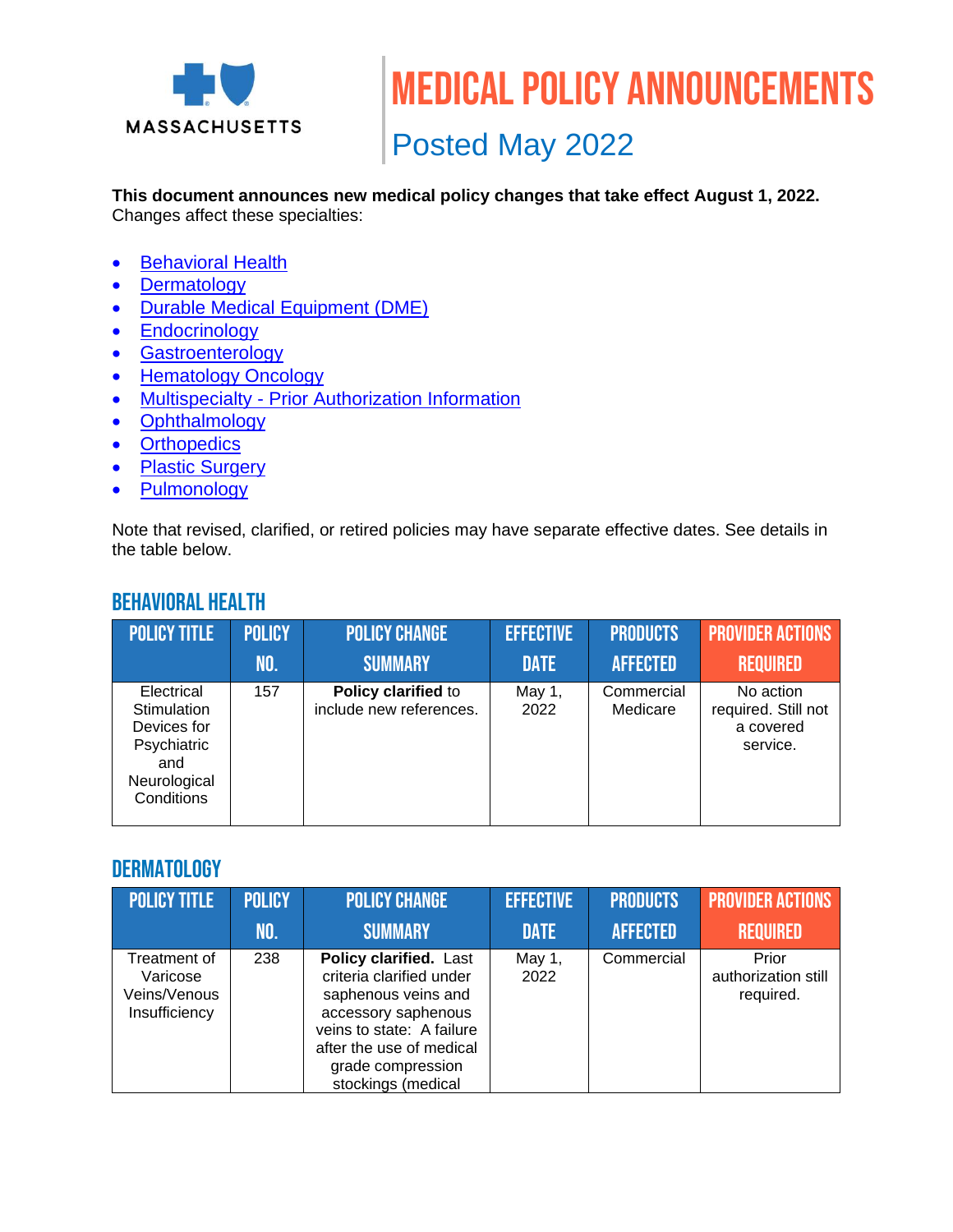| grade at least 20-<br>30mmHg pressure). |  |  |
|-----------------------------------------|--|--|
|                                         |  |  |

# <span id="page-1-0"></span>Durable Medical Equipment (DME)

| <b>POLICY TITLE</b>                                                  | <b>POLICY</b> | <b>POLICY CHANGE</b>                                                                                                                                                                                               | <b>EFFECTIVE</b> | <b>PRODUCTS</b>        | <b>PROVIDER ACTIONS</b>                                                                                                               |
|----------------------------------------------------------------------|---------------|--------------------------------------------------------------------------------------------------------------------------------------------------------------------------------------------------------------------|------------------|------------------------|---------------------------------------------------------------------------------------------------------------------------------------|
|                                                                      | NO.           | <b>SUMMARY</b>                                                                                                                                                                                                     | <b>DATE</b>      | <b>AFFECTED</b>        | <b>REQUIRED</b>                                                                                                                       |
| Manual and<br>Power<br>Operated<br>Wheelchairs                       | 365           | On February 1, 2022,<br>we clarified that prior<br>authorization<br>requirements for power<br>operated wheelchairs<br>were being delayed until<br>further notice.<br>Effective June 1, 2022,                       | June 1,<br>2022  | Commercial<br>Medicare | Prior<br>authorization<br>required for all<br><b>Commercial PPO</b><br>and EPO; HMO<br>and POS<br>products effective<br>June 1, 2022. |
|                                                                      |               | prior authorization for<br>power operated<br>wheelchairs will be<br>required.                                                                                                                                      |                  |                        |                                                                                                                                       |
|                                                                      |               | Prior authorization will<br>not be required for<br>manual wheelchairs.                                                                                                                                             |                  |                        |                                                                                                                                       |
| Myoelectric<br>Prosthetic and<br>Components<br>for the Upper<br>Limb | 227           | Policy clarified. Not<br>medically necessary<br>policy statement<br>updated to<br>Investigational for policy<br>standardization<br>purposes.                                                                       | May 1,<br>2022   | Commercial<br>Medicare | Prior<br>authorization still<br>required.                                                                                             |
|                                                                      |               | <b>Clarification added</b><br>that the second policy<br>statement pertains to<br>advanced prosthetic<br>components with both<br>sensor and myoelectric<br>control (e.g., LUKE<br>Arm). Policy intent<br>unchanged. |                  |                        |                                                                                                                                       |

# <span id="page-1-1"></span>Endocrinology

| <b>POLICY TITLE</b>            | <b>POLICY</b> | <b>POLICY CHANGE</b>                                            | <b>EFFECTIVE</b>  | <b>PRODUCTS</b> | <b>PROVIDER ACTIONS</b> |
|--------------------------------|---------------|-----------------------------------------------------------------|-------------------|-----------------|-------------------------|
|                                | NO.           | <b>SUMMARY</b>                                                  | <b>DATE</b>       | <b>AFFECTED</b> | <b>REQUIRED</b>         |
| Insulin<br>Delivery<br>Devices | 332           | Policy clarified to<br>include a note that<br>Omnipod® DASH and | April 11,<br>2022 | Commercial      | No action<br>required.  |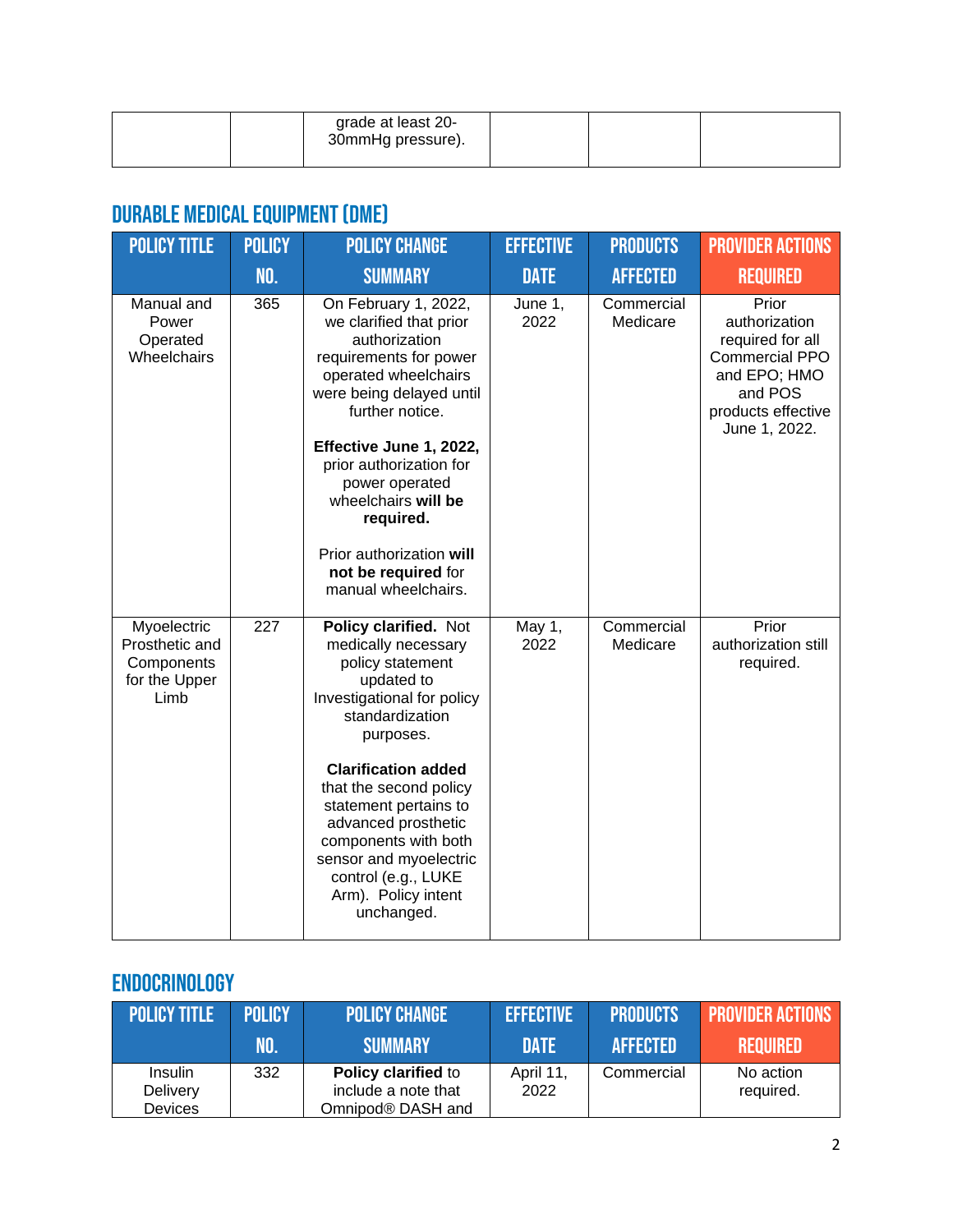| Omnipod® 5 can only     |  |  |
|-------------------------|--|--|
| be obtained through the |  |  |
| pharmacy benefit.       |  |  |

## <span id="page-2-0"></span>Gastroenterology

| <b>POLICY TITLE</b>                              | <b>POLICY</b> | <b>POLICY CHANGE</b>                                                                                                                                  | <b>EFFECTIVE</b>  | <b>PRODUCTS</b>        | <b>PROVIDER ACTIONS</b> |
|--------------------------------------------------|---------------|-------------------------------------------------------------------------------------------------------------------------------------------------------|-------------------|------------------------|-------------------------|
|                                                  | NO.           | <b>SUMMARY</b>                                                                                                                                        | <b>DATE</b>       | <b>AFFECTED</b>        | <b>REQUIRED</b>         |
| Serological<br>Diagnosis of<br>Celiac<br>Disease | 138           | Policy revised.<br>Medically necessary<br>indications described for<br>serologic measurement<br>of deamidated gliadin<br>peptide (DGP)<br>antibodies. | August 1,<br>2022 | Commercial<br>Medicare | No action<br>required.  |

## <span id="page-2-1"></span>Hematology Oncology

| <b>POLICY TITLE</b>                                                                          | <b>POLICY</b><br><b>NO.</b> | <b>POLICY CHANGE</b><br><b>SUMMARY</b>                                                                                                                 | <b>EFFECTIVE</b><br><b>DATE</b> | <b>PRODUCTS</b><br><b>AFFECTED</b> | <b>PROVIDER ACTIONS</b><br><b>REQUIRED</b> |
|----------------------------------------------------------------------------------------------|-----------------------------|--------------------------------------------------------------------------------------------------------------------------------------------------------|---------------------------------|------------------------------------|--------------------------------------------|
| <b>Flow</b><br>Cytometry for<br><b>Cell Analysis</b>                                         | 342                         | Policy clarified to<br>include multiple<br>myeloma and<br>myelodysplastic<br>syndromes.                                                                | May 1,<br>2022                  | Commercial<br>Medicare             | No action<br>required.                     |
| Medical<br>Technology<br>Assessment<br>Investigational<br>(Non-<br>Covered)<br>Services List | 400                         | Policy clarified.<br>Code 83521 removed<br>from noncovered list.<br>This is a covered<br>service.<br>Code 83521<br>Immunoglobulin light<br>chains free | May 1,<br>2022                  | Commercial<br>Medicare             | No action<br>required.                     |

## <span id="page-2-2"></span>Multispecialty -Prior Authorization Information

| <b>POLICY TITLE</b>                                                 | <b>POLICY</b> | <b>POLICY CHANGE</b>                                                                                                                                                                     | <b>EFFECTIVE</b> | <b>PRODUCTS</b> | <b>PROVIDER ACTIONS</b>                                                                                           |
|---------------------------------------------------------------------|---------------|------------------------------------------------------------------------------------------------------------------------------------------------------------------------------------------|------------------|-----------------|-------------------------------------------------------------------------------------------------------------------|
|                                                                     | NO.           | <b>SUMMARY</b>                                                                                                                                                                           | <b>DATE</b>      | <b>AFFECTED</b> | <b>REQUIRED</b>                                                                                                   |
| Outpatient<br>Prior<br>Authorization<br>Code List for<br>Commercial | 072           | <b>Prior authorization</b><br>implementation. On<br>February 1, 2022, we<br>clarified that outpatient<br>prior authorization<br>requirements for<br>Commercial PPO and<br>EPO were being | June 1,<br>2022  | Commercial      | Prior<br>authorization<br>required for<br><b>Commercial PPO</b><br>and EPO<br>products effective<br>June 1, 2022. |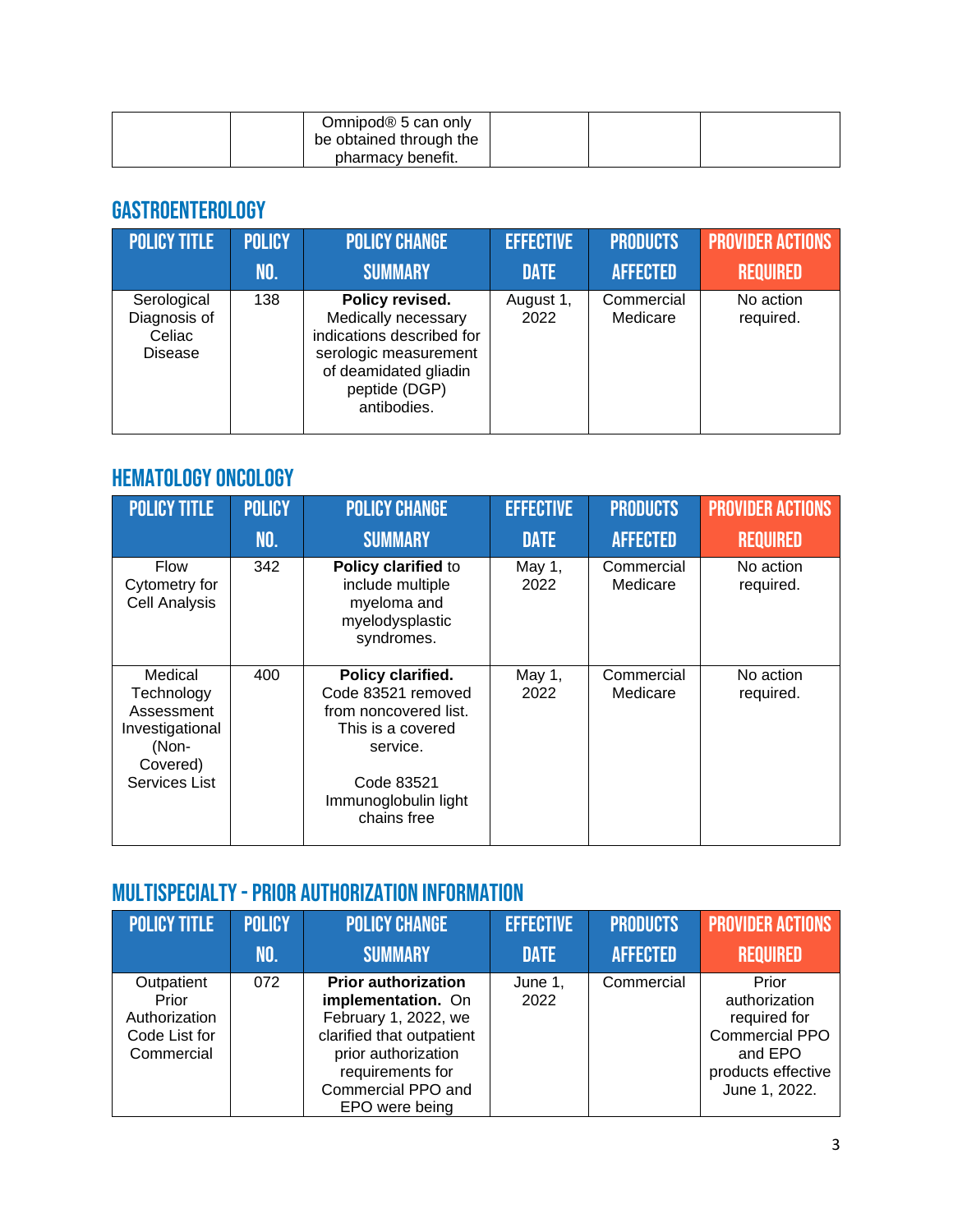## <span id="page-3-0"></span>Ophthalmology

| <b>POLICY TITLE</b>                                                                           | <b>POLICY</b> | <b>POLICY CHANGE</b>                                                                                                                                                     | <b>EFFECTIVE</b> | <b>PRODUCTS</b>        | <b>PROVIDER ACTIONS</b> |
|-----------------------------------------------------------------------------------------------|---------------|--------------------------------------------------------------------------------------------------------------------------------------------------------------------------|------------------|------------------------|-------------------------|
|                                                                                               | NO.           | <b>SUMMARY</b>                                                                                                                                                           | <b>DATE</b>      | <b>AFFECTED</b>        | <b>REQUIRED</b>         |
| Intravitreal<br>and Punctum<br>Corticosteroid<br>Implants                                     | 272           | Policy clarified.<br>Editorial refinement to<br>policy statement. Policy<br>intent unchanged.                                                                            | May 1,<br>2022   | Commercial<br>Medicare | No action<br>required.  |
| Orthoptic<br>Training for<br>the Treatment<br>of Vision or<br>Learning<br><b>Disabilities</b> | 611           | Policy clarified. Not<br>medically necessary<br>policy statement<br>changed to<br>Investigational for policy<br>standardization<br>purposes. Policy intent<br>unchanged. | May 1,<br>2022   | Commercial<br>Medicare | No action<br>required.  |
| Viscocana-<br>lostomy and<br>Canaloplasty                                                     | 372           | Policy clarified. Not<br>medically necessary<br>policy statement<br>changed to<br>Investigational for policy<br>standardization<br>purposes. Policy intent<br>unchanged. | May 1,<br>2022   | Commercial<br>Medicare | No action<br>required.  |

## <span id="page-3-1"></span>**ORTHOPEDICS**

| <b>POLICY TITLE</b>                                        | <b>POLICY</b> | <b>POLICY CHANGE</b>                                                                                                                                                      | <b>EFFECTIVE</b> | <b>PRODUCTS</b> | <b>PROVIDER ACTIONS</b> |
|------------------------------------------------------------|---------------|---------------------------------------------------------------------------------------------------------------------------------------------------------------------------|------------------|-----------------|-------------------------|
|                                                            | NO.           | <b>SUMMARY</b>                                                                                                                                                            | <b>DATE</b>      | <b>AFFECTED</b> | <b>REQUIRED</b>         |
| Ultrasound<br>Accelerated<br>Fracture<br>Healing<br>Device | 497           | Policy clarified. Not<br>medically necessary<br>policy statements<br>updated to<br>investigational for policy<br>standardization<br>purposes. Policy intent<br>unchanged. | May 1,<br>2022   | Commercial      | No action<br>required.  |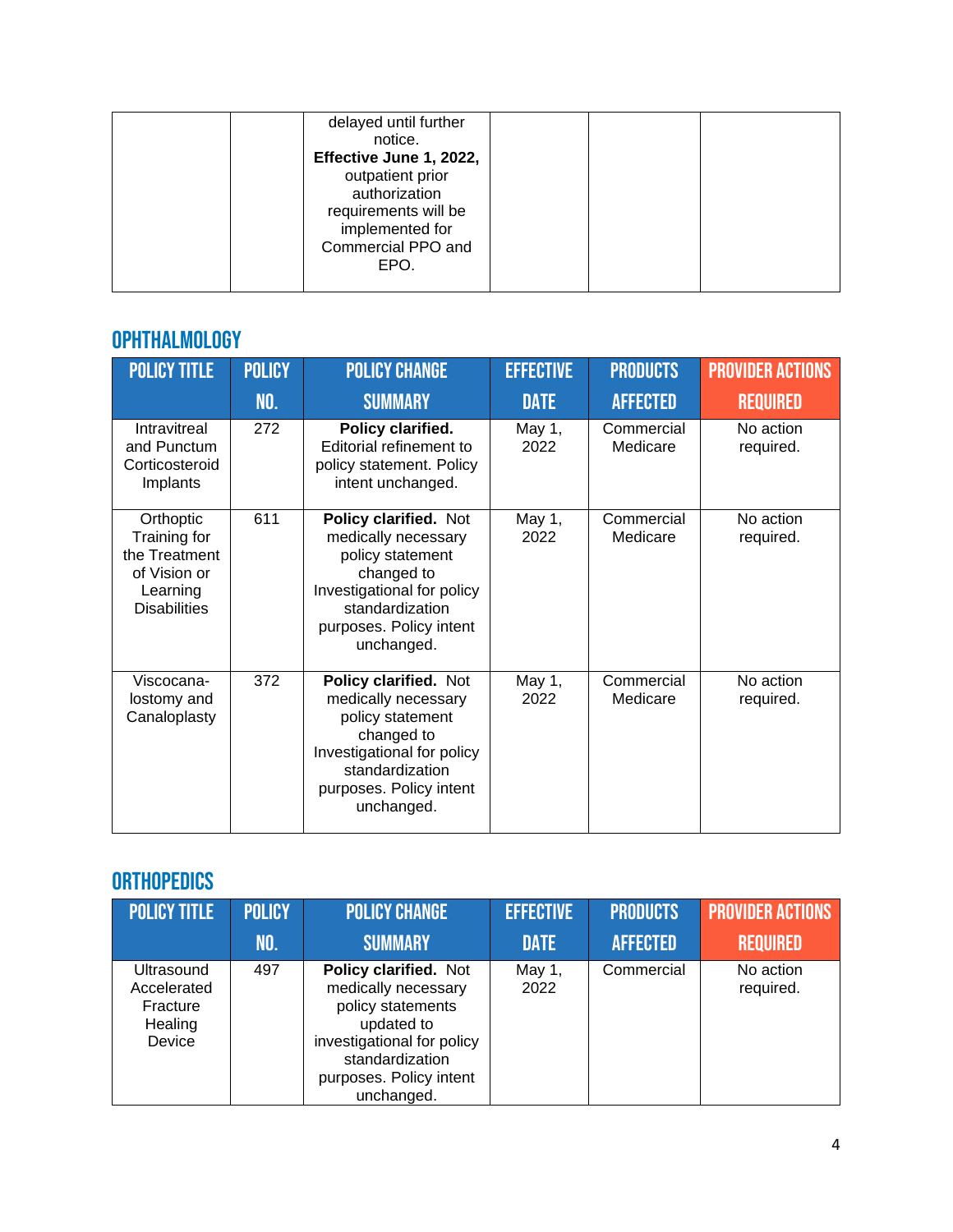#### <span id="page-4-0"></span>Plastic Surgery

| <b>POLICY TITLE</b>                                          | <b>POLICY</b> | <b>POLICY CHANGE</b>                                               | <b>EFFECTIVE</b> | <b>PRODUCTS</b>        | <b>PROVIDER ACTIONS</b>                                                                                                  |
|--------------------------------------------------------------|---------------|--------------------------------------------------------------------|------------------|------------------------|--------------------------------------------------------------------------------------------------------------------------|
|                                                              | NO.           | <b>SUMMARY</b>                                                     | <b>DATE</b>      | <b>AFFECTED</b>        | <b>REQUIRED</b>                                                                                                          |
| Surgical and<br>Non-surgical<br>Treatment of<br>Gynecomastia | 661           | Policy clarified. Prior<br>authorization is no<br>longer required. | June 1,<br>2022  | Commercial<br>Medicare | Prior<br>authorization for<br>Commercial<br>HMO/POS and<br>Medicare HMO<br>and Medicare<br>PPO is no longer<br>required. |

### <span id="page-4-1"></span>**PULMONOLOGY**

| <b>POLICY TITLE</b>             | <b>POLICY</b> | <b>POLICY CHANGE</b>                                               | <b>EFFECTIVE</b> | <b>PRODUCTS</b>        | <b>PROVIDER ACTIONS</b>                                                                                                  |
|---------------------------------|---------------|--------------------------------------------------------------------|------------------|------------------------|--------------------------------------------------------------------------------------------------------------------------|
|                                 | NO.           | <b>SUMMARY</b>                                                     | <b>DATE</b>      | <b>AFFECTED</b>        | <b>REQUIRED</b>                                                                                                          |
| Hyperbaric<br>Oxygen<br>Therapy | 653           | Policy clarified. Prior<br>authorization is no<br>longer required. | June 1,<br>2022  | Commercial<br>Medicare | Prior<br>authorization for<br>Commercial<br>HMO/POS and<br>Medicare HMO<br>and Medicare<br>PPO is no longer<br>required. |

### **New 2022 Category III CPT Codes**

**All** category III CPT Codes, including new 2022 codes, are **non-covered** unless they are explicitly described as "medically necessary" in a BCBSMA medical policy. To search for a particular code, click the following link:

#### <https://www.bluecrossma.org/medical-policies/>

and type the code in the search box on the page. Consult the coverage statement of any associated medical policy. *If there is no associated policy, the code is non-covered***.**

A full draft version of each policy is available only by request, for ordering participating clinician providers, one month prior to the effective date of the policy. To request draft policies, contact Medical Policy Administration at [ebr@bcbsma.com.](mailto:ebr@bcbsma.com)

### **Definitions**

**Medically Necessary:** Procedure, services or supplies needed to diagnose or treat an illness, injury, condition, disease or its symptoms and that meet accepted standards of medicine.

**Edits:** Blue Cross Blue Shield of Massachusetts uses edits to enforce medical policies. These system edits use CPT/HCPCS and ICD-10 diagnosis codes to ensure claims are processing according to the medical policy.